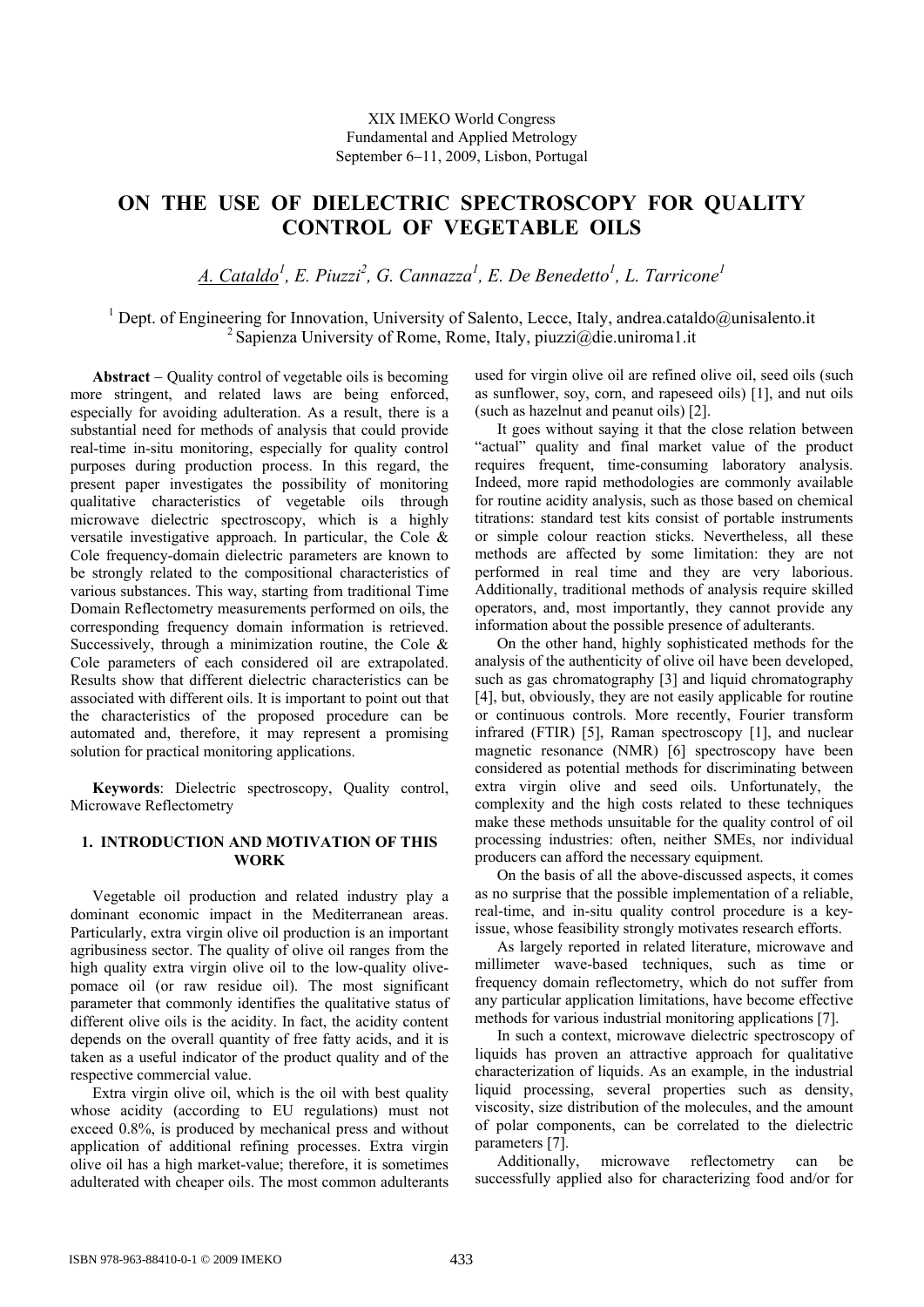monitoring the product process. As a matter of fact, microwave and millimeter wave-based methods of dielectric spectroscopy can provide useful information on the quality status of various substances: they provide fast, on-line data about production processes [8]-[10].

Indeed, no current work has so far considered the possibility of applying reflectometry-based techniques for vegetable oil quality control purposes. On such bases, the present paper is intended as an ongoing study attempting to fill this gap. The approach proposed herein is based on the investigation of the frequency-dependent dielectric properties of different vegetable oils associated to the corresponding reflection scattering parameter  $(S_{11}(f))$ measurement. As will be detailed in the next sections, these data are extracted from time domain reflectometry (TDR) measurements, in conjunction with a robust minimization procedure [11].

This combined approach ensures, in turn, the adoption of relatively inexpensive and portable TDR devices suitable for in-situ monitoring applications, without compromising measurement accuracy and reliability.

Experimental measurements have been performed on seven different vegetable oil samples: results show that different oils exhibit different dielectric characteristics.

The ultimate goal of the proposed method is to assess the feasibility of TDR-based spectroscopy as a real-time, lessexpensive measuring tool for estimating the adulteration of extra virgin olive oil with other vegetable oils such as corn, sunflower, or olive residue oils.

## **2. EXPERIMENTAL SETUP AND PROPOSED PROCEDURE**

#### *2.1. Experimental setup*

The TDR measurements were performed through a Tektronix DSA8200, equipped with the TDR 80E04 module. This instrument generates a step-like voltage signal that provides a useful frequency range of analysis up to approximately 15 GHz.

A custom made coaxial probe was used for the TDR measurements. The probe was designed and realized in order to ensure a stable 50  $\Omega$ -impedance matching along its length. In particular, to guarantee the desired characteristic impedance Z the following equation was considered [7]:

$$
Z = \frac{60}{\sqrt{\varepsilon_r}} \ln\left(\frac{b}{a}\right) \tag{1}
$$

where *a* is the external diameter of the inner conductor, *b* is the inner diameter of the outer conductor, and  $\varepsilon_r$  is the relative permittivity of the material filling the probe. For the considered probe the dimensions of the conductors are  $a = 2$ mm and  $b = 4.4$  mm. In particular, *b* was chosen to match the outer conductor dimensions of standard SMA 3.5 mm connectors, whereas *a* was consequently chosen to yield a resulting characteristic impedance of the probe in air ( $\varepsilon_r \approx$ 1) equal to 50  $\Omega$ , so as to ensure an impedance matching with the TDR instrument coaxial connector. The probe, whose length is 66 mm, is filled with the liquid under test.

The probe is short-circuited on the distal end and has an SMA 3.5 mm male connector on the other side. This is a great advantage of the used probe, since the SMA connection allows performing a short-open-load (SOL) calibration at the probe port, thus compensating for systematic errors contributions. Figure 1 shows a schematization of the designed probe.



Fig. 1. Schematic configuration of the used coaxial probe.

Experimental measurements were performed on seven different vegetable oil samples: peanut oil, corn oil, sunflower oil, soybean oil, various seed oil, and two different olive oils. The two olive oils have an acidity of 1.2% and 4.0%, respectively: these values were measured through a titration procedure, with a maximum uncertainty of  $0.1\%$ .

#### *2.2. Proposed approach*

For each of the considered oils the following procedure has been followed.

- 1) The TDR waveform of the oil was acquired along with the SOL calibration standards (measurement  $average = 4,096$  waveforms);
- 2) The collected time domain data were processed through an FFT-based algorithm (implemented in MATLAB) that allows retrieving the desired information in frequency domain: in particular, the calibrated  $S_{11}(f)$  was evaluated. The used algorithm is described in detail in previous works of the Authors' [7], [11]; however, it is worth mentioning that the used algorithm takes into account several signal processing techniques (such as Nicolson algorithm and padding) that enhance the accuracy of results;
- 3) The transmission line model of the system (experimental setup, probe, and filling liquid) was implemented through a commercial software (Microwave Office). This model includes a length of short-circuited coaxial probe filled with a material characterized through its relative complex permittivity. The frequency-dependent dielectric permittivities of liquid samples are described by the Cole & Cole model, which includes five parameters:  $\varepsilon$ <sub>*s*</sub> (static permittivity), *ε∞* (permittivity at extremely high frequencies), *fr*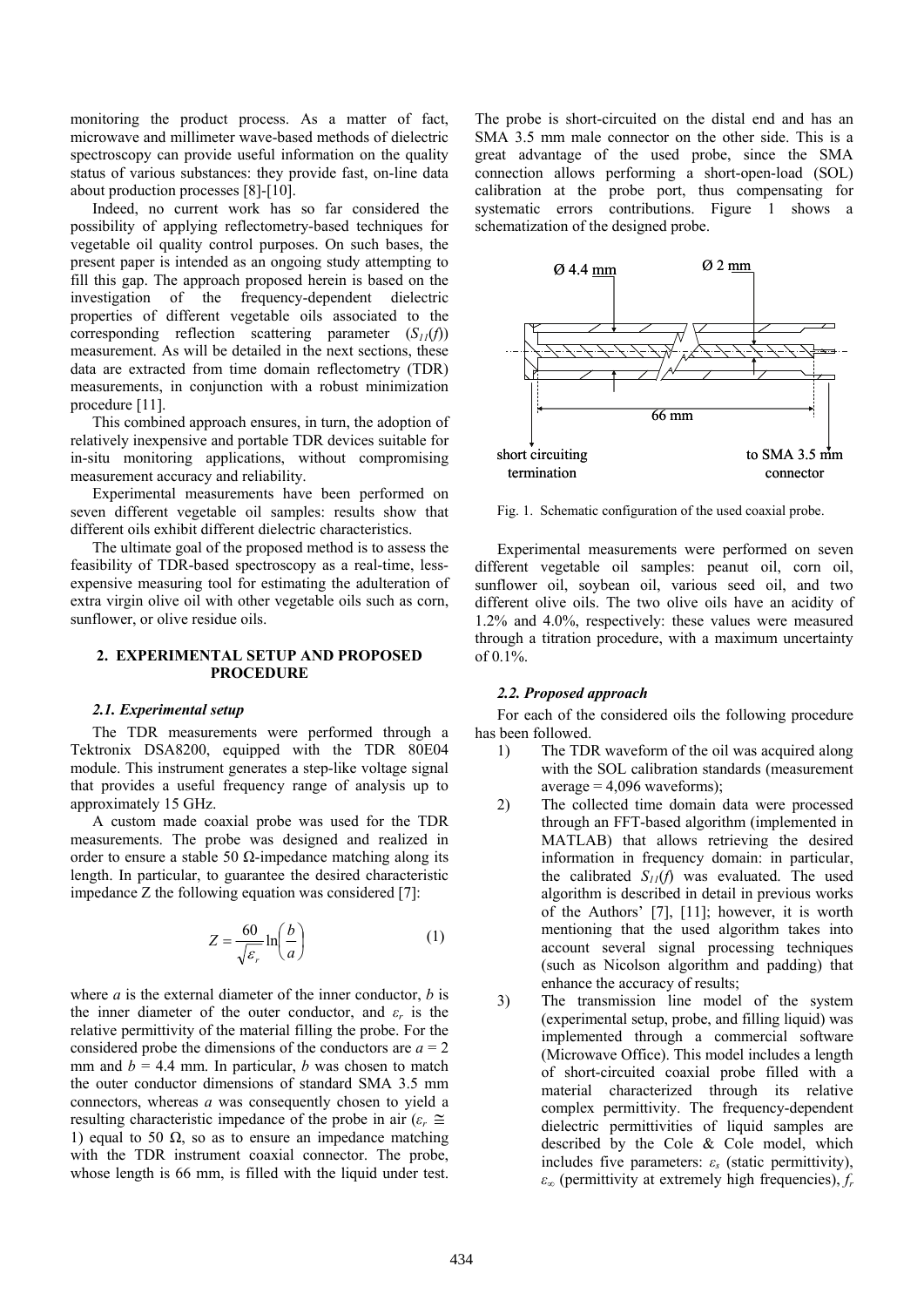(relaxation frequency), *β* (dispersion parameter), *σs* (static conductivity). The appropriateness of such a model was verified through preliminary measurements on well-referenced materials (i.e., air, bi-distilled water, and acetone) [7], [11];

4) Through an optimization procedure based on the simplex algorithm (performed in Microwave Office), differences between the measured  $S_{11}(f)$ and the modelled *S11-MOD*(*f*) were minimized, thus estimating the optimal Cole & Cole parameters for each oil sample [7], [11]. As an example, Fig. 2 shows the comparison between the measured *S11*(*f*) and the modelled *S11-MOD*(*f*) (after the minimization procedure) for the olive oil sample with acidity 4.0%. For all the considered samples, a good overall agreement is noticed, due to the highly accurate modelling and to the appropriateness of the minimization procedure.



Fig. 2. Comparison between the modelled scattering parameter and the measured  $S_{II}(f)$ , for olive oil with acidity 4.0%: a) magnitude, b) phase.

## **3. RESULTS AND DISCUSSION**

The procedure described in the previous section was used for estimating the Cole & Cole parameters of seven different vegetable oils. Table 1 summarizes the results (each set of parameters has been calculated as the average of ten repetitions); the corresponding standard deviations (*σ*) are summarized in Table 2. The electrical conductivity was neglected, since its value for vegetable oils is usually in the order of some pS/m. It is worth mentioning that the values of the static permittivity have been verified through lowfrequency measurements performed through an LCR meter.

| <b>Type of oil</b>     | $\mathcal{E}_{\text{s}}$ | $\varepsilon_{\scriptscriptstyle\sigma\sigma}$ | $f_r$<br>[MHz] | $\pmb{\beta}$ |
|------------------------|--------------------------|------------------------------------------------|----------------|---------------|
| Olive (ac. = $1.2\%$ ) | 3.14                     | 2.38                                           | 288            | 0.36          |
| Olive (ac. = $4.0\%$ ) | 3.19                     | 2.34                                           | 249            | 0.42          |
| Peanut                 | 3.05                     | 2.40                                           | 334            | 0.28          |
| Sunflower              | 3.12                     | 2.40                                           | 292            | 0.31          |
| Corn                   | 3.11                     | 2.41                                           | 309            | 0.29          |
| Soybean                | 3.09                     | 2.41                                           | 390            | 0.30          |
| Various seed           | 3.10                     | 2.43                                           | 371            | 0.27          |

Table 1. Cole & Cole parameters for the seven types of oil.

Table 2. Standard deviations for the results reported in Table 1.

| <b>Type of oil</b>     | $\sigma_{\alpha}$ | $\sigma_{\textit{e}\infty}$ | $\sigma_{fr}$<br>[MHz] | $\sigma_{\beta}$ |
|------------------------|-------------------|-----------------------------|------------------------|------------------|
| Olive (ac. = $1.2\%$ ) | 0.01              | 0.01                        | 9                      | 0.02             |
| Olive (ac. = $4.0\%$ ) | 0.03              | 0.02                        | 5                      | 0.02             |
| Peanut                 | 0.01              | 0.01                        | 5                      | 0.01             |
| Sunflower              | 0.04              | 0.01                        | 5                      | 0.01             |
| Corn                   | 0.02              | 0.01                        | 6                      | 0.02             |
| Soybean                | 0.01              | 0.02                        | 7                      | 0.02             |
| Various seed           | 0.02              | 0.01                        | 5                      | 0.01             |

The obtained results are in good agreement with the few data available in the literature [12]-[14]. It is interesting to note that, as can be seen from Table 1, *fr* is the parameter that exhibits the most considerable variations among the considered oils. To better evidence this trend, for each considered oil, Fig. 3 shows the expanded uncertainty range  $\pm 2.26\sigma$ ; where  $\sigma$  is the standard deviation corresponding to the Gaussian probability distribution (which, in turn, has been verified through the  $\gamma$ -square test). The expanded uncertainty has been evaluated considering the *t*-distribution of Student, and 2.26 is the t-score that corresponds to a confidence level of 95% and to 9 degrees of freedom [15].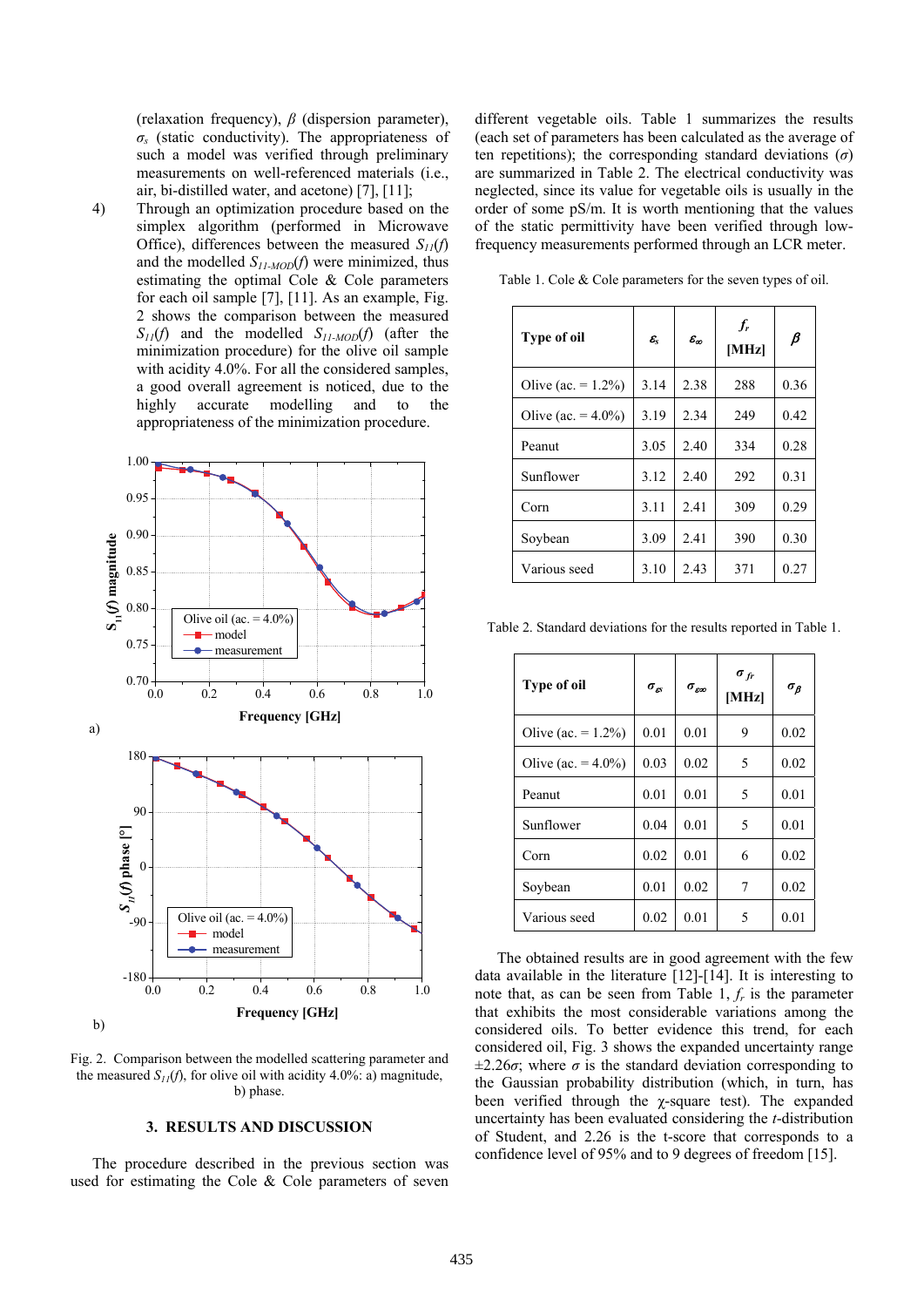

Fig. 3. Summarized comparative results of the averaged values of *fr* for the considered oils. Related expanded uncertainty bars (with confidence level of 95 %) are also reported.

The extracted Cole & Cole parameters were used to plot the relative dielectric permittivity, thus providing a dielectric spectral "signature" for each different type of oil.



Fig. 4. Real part of the relative permittivity for the seven types of oil.



Fig. 5. Imaginary part of the relative permittivity for the seven types of oil.

Fig. 4 and Fig. 5 show the real part (*ε'*) and the imaginary part  $(\varepsilon'')$  of the relative dielectric permittivity, respectively. As can be seen from Figs. 4 and 5, there are specific frequency ranges in which the permittivities of the different oils can be discriminated. In particular, the vegetable oils show the most distinct behaviour in the 0.2- 100 MHz frequency range. Additionally, the permittivity curves of olive oils appear to be above the curves related to the other oils. This might be attributable to the different amount of monounsaturated fatty acid present in the olive oils (amount that, typically, is higher than in other kinds of oil). Altogether, it can be concluded that by jointly using information about static permittivity and relaxation frequency it is possible to distinguish among different oils.

### **4. CONCLUSIONS**

In this work, an alternative method for monitoring characteristics of oils was investigated. The proposed approach relies on the evaluation of the Cole & Cole parameters for oils as a quality indicator of the characteristics of vegetable oils. The Cole & Cole parameters are calculated through the combination of TDR measurements, frequency domain processing, and an enhanced minimization routine. This approach preserves low costs (thanks to the use of instrumentation operating in time domain) and, additionally, anticipates the possibility of in-situ real-time monitoring (thanks to the possibility of using portable TDR instruments). Results showed that different oils can be discriminated in terms of dielectric parameters; in particular, the significant changes in the relaxation frequency can be attributed to the differences among oils. The next step is to further investigate the possibility of relating the permittivities of oils to the corresponding qualitative characteristics.

## **REFERENCES**

- [1] F. Guimet, J. Ferre and R. Boque, "Rapid detection of olivepomace oil adulteration in extra virgin olive oils from the protecteddenomination of origin Siurana using excitation– emission fluorescence spectroscopy and three-way methods of analysis", *Analytica Chimica Acta*, vol. 544, n.° 1-2, pp. 143-152, 2005.
- [2] G. P. Blanch, M. del Mar Caja, M. L. Ruiz del Castillo and M. Herraiz, "Comparison of different methods for the evaluation of the authenticity of olive oil and hazelnut oil", *Journal of Agricultural and Food Chemistry*, vol. 46, n.° 8, pp. 3153-3157, 1998.
- [3] G. Morchio, A. DiBello, C. Mariani and E. Fedeli, "Detection of refined oils in virgin olive oil", *Rivista Italiana Sostanze Grasse*, vol. 66, n.° 5, pp. 251-257, 1989.
- [4] A. H. El-Hamdy and N. K. El-Fizga, "Detection of olive oil adulteration by measuring its authenticity factor using reversed-phase high-peformance liquid chromatography", *Journal of Chromatography*, vol. 708, n.° 2, pp. 351-355, Aug. 1995.
- [5] A. Tay, R. K. Singh, S. S. Krishnan and J. P. Gore, "Authentication of olive oil adulterated with vegetable oils using Fourier transform infrared spectroscopy", *Lebensmittel-Wissenschaft und-Technologie*, vol. 35, n.° 2, pp. 99-103, Feb. 2002.